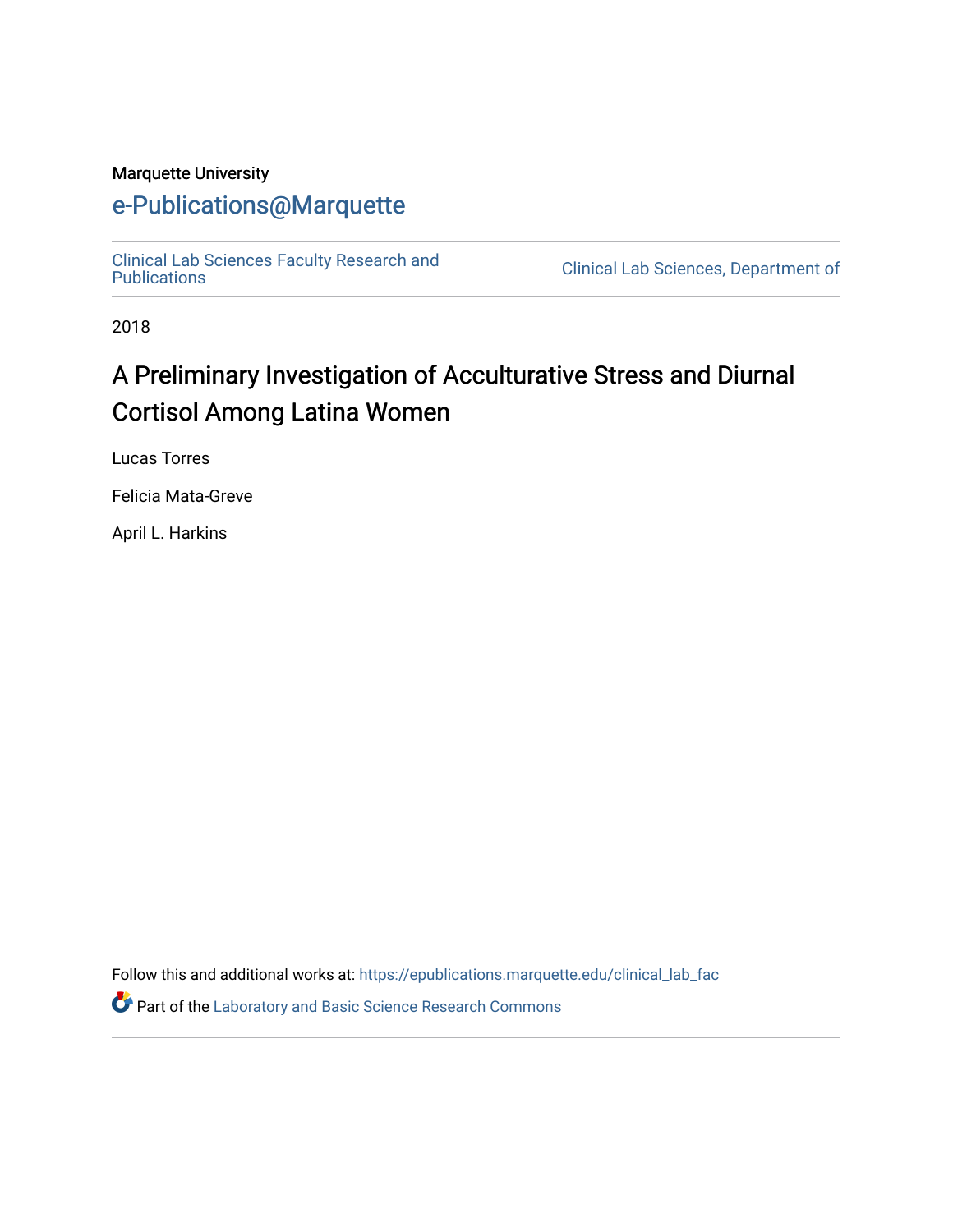## **Marquette University**

# **e-Publications@Marquette**

# *Clinical Laboratory Science Faculty Research and Publications/College of Health Sciences*

*This paper is NOT THE PUBLISHED VERSION;* **but the author's final, peer-reviewed manuscript.** The published version may be accessed by following the link in th citation below.

*Journal of Latina/o Psychology*, Vol. 6, No. 2 (2018): 149-158[. DOI.](http://dx.doi.org/10.1037/lat0000088) This article is © American Psychological Association and permission has been granted for this version to appear i[n e-](http://epublications.marquette.edu/)[Publications@Marquette.](http://epublications.marquette.edu/) American Psychological Association does not grant permission for this article to be further copied/distributed or hosted elsewhere without the express permission from American Psychological Association.

# A Preliminary Investigation of Acculturative Stress and Diurnal Cortisol Among Latina Women

Lucas Torres Department of Psychology, Marquette University; Felicia Mata-Greve Department of Psychology, Marquette University April Harkins Clinical Laboratory Science Department, Marquette University

## Abstract

The interplay between biological and cultural factors has remained understudied among ethnic minority groups, including Latinos. To the best of our knowledge, minimal to no research has examined the relationship between acculturative stressors and diurnal cortisol among Latina women. This initial exploratory study sought to examine the relationship between cortisol and acculturative stress. Among a small sample of adult Latina women, salivary cortisol was collected at 3 time points (waking, 30 min postwaking, and bedtime) to assess the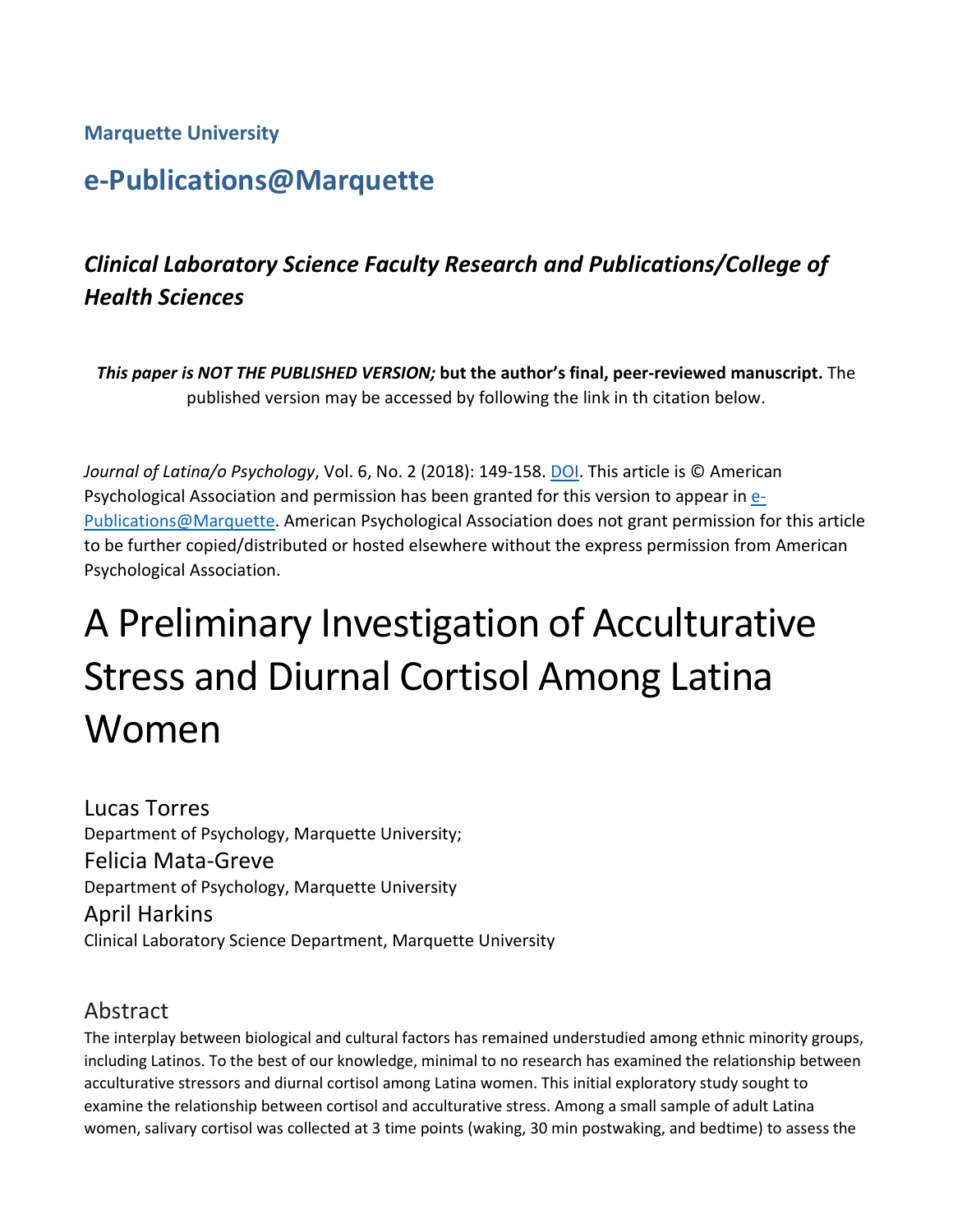cortisol awakening response (CAR) and diurnal cortisol response. Information regarding acculturative stress and acculturation was also collected. The major results showed that high levels of acculturative stress were associated with a blunted CAR and a flatter diurnal cortisol response when compared to low levels of acculturative stress. These preliminary findings highlight the potential role of cultural stressors in contributing to the biological stress response.

## Keywords:

Latino ental health, acculturative stress, diurnal cortisol, cortisol awakening response

Stressful life events have often been linked to poor mental health through a dysregulation of physiological systems such as the hypothalamic–pituitary–adrenal (HPA) axis and the main stress hormone cortisol [\(Juster,](https://0-web-b-ebscohost-com.libus.csd.mu.edu/ehost/detail/detail?vid=2&sid=1d66e53b-28b5-40d6-b803-5f03e3bfd263%40sessionmgr101&bdata=JnNpdGU9ZWhvc3QtbGl2ZQ%3d%3d#c21) [McEwen,](https://0-web-b-ebscohost-com.libus.csd.mu.edu/ehost/detail/detail?vid=2&sid=1d66e53b-28b5-40d6-b803-5f03e3bfd263%40sessionmgr101&bdata=JnNpdGU9ZWhvc3QtbGl2ZQ%3d%3d#c21) & Lupien, 2010). Unfortunately, marginalized groups have benefited less than other groups from scientific advancements in the knowledge of biological pathways and physiological responses to stress [\(Clingerman](https://0-web-b-ebscohost-com.libus.csd.mu.edu/ehost/detail/detail?vid=2&sid=1d66e53b-28b5-40d6-b803-5f03e3bfd263%40sessionmgr101&bdata=JnNpdGU9ZWhvc3QtbGl2ZQ%3d%3d#c8) & Brown, 2012). Some work has sought to examine the biological factors associated with cultural stressors—primarily ethnic discrimination and mental health [\(Myers,](https://0-web-b-ebscohost-com.libus.csd.mu.edu/ehost/detail/detail?vid=2&sid=1d66e53b-28b5-40d6-b803-5f03e3bfd263%40sessionmgr101&bdata=JnNpdGU9ZWhvc3QtbGl2ZQ%3d%3d#c30) 2009; Pascoe & Smart [Richman,](https://0-web-b-ebscohost-com.libus.csd.mu.edu/ehost/detail/detail?vid=2&sid=1d66e53b-28b5-40d6-b803-5f03e3bfd263%40sessionmgr101&bdata=JnNpdGU9ZWhvc3QtbGl2ZQ%3d%3d#c31) 2009). Generally speaking, these models posit that exposure to cultural stressors, particularly when chronic or long lasting, results in physiological changes that in turn contribute to psychological and physical problems. However, minimal to no research has investigated the relationship between cortisol and acculturative stress within Latino groups.

As one of the fastest growing ethnic groups in the United States, Latinos constitute approximately 17% of the population, and projections estimate that the number will rise to 30% of the population by 2050 (U.S. [Census](https://0-web-b-ebscohost-com.libus.csd.mu.edu/ehost/detail/detail?vid=2&sid=1d66e53b-28b5-40d6-b803-5f03e3bfd263%40sessionmgr101&bdata=JnNpdGU9ZWhvc3QtbGl2ZQ%3d%3d#c43) [Bureau,](https://0-web-b-ebscohost-com.libus.csd.mu.edu/ehost/detail/detail?vid=2&sid=1d66e53b-28b5-40d6-b803-5f03e3bfd263%40sessionmgr101&bdata=JnNpdGU9ZWhvc3QtbGl2ZQ%3d%3d#c43) 2013). Regardless of nativity status or time spent living in the United States, Latinos are likely to experience acculturative stress. A recent survey revealed that women across ethnicities reported higher average stress levels when compared to men and indicated that their stress levels had increased in the previous year (American [Psychological](https://0-web-b-ebscohost-com.libus.csd.mu.edu/ehost/detail/detail?vid=2&sid=1d66e53b-28b5-40d6-b803-5f03e3bfd263%40sessionmgr101&bdata=JnNpdGU9ZWhvc3QtbGl2ZQ%3d%3d#c4) Association, 2016). Perhaps similar to other ethnic groups, women of Latino descent are likely to experience additional stressors related to family and cultural expectations [\(Galanti,](https://0-web-b-ebscohost-com.libus.csd.mu.edu/ehost/detail/detail?vid=2&sid=1d66e53b-28b5-40d6-b803-5f03e3bfd263%40sessionmgr101&bdata=JnNpdGU9ZWhvc3QtbGl2ZQ%3d%3d#c16) 2003). As such, investigating the experiences of Latina women will provide important insight into the health of this underrepresented group. This study sought to provide an initial exploratory examination of the relationship between cortisol and acculturative stress among Latina women.

## [Cortisol and Stress](https://0-web-b-ebscohost-com.libus.csd.mu.edu/ehost/detail/detail?vid=2&sid=1d66e53b-28b5-40d6-b803-5f03e3bfd263%40sessionmgr101&bdata=JnNpdGU9ZWhvc3QtbGl2ZQ%3d%3d#toc)

The HPA axis is one of the body's main stress response systems. During instances of acute stress, the HPA axis releases corticotropin-releasing factor (CRF) in the hypothalamus, which in turn activates the pituitary gland to release adrenocorticotropic hormone (ACTH). ACTH then stimulates the adrenal cortex to release cortisol, a main stress hormone [\(Jackson,](https://0-web-b-ebscohost-com.libus.csd.mu.edu/ehost/detail/detail?vid=2&sid=1d66e53b-28b5-40d6-b803-5f03e3bfd263%40sessionmgr101&bdata=JnNpdGU9ZWhvc3QtbGl2ZQ%3d%3d#c47) Knight, & Rafferty, 2010; [McEwen,](https://0-web-b-ebscohost-com.libus.csd.mu.edu/ehost/detail/detail?vid=2&sid=1d66e53b-28b5-40d6-b803-5f03e3bfd263%40sessionmgr101&bdata=JnNpdGU9ZWhvc3QtbGl2ZQ%3d%3d#c27) 1998). Whereas acute responses to stress are considered adaptive, chronic activation of the HPA axis from cumulative stress can lead to dysregulation of the system (Dowd, [Simanek,](https://0-web-b-ebscohost-com.libus.csd.mu.edu/ehost/detail/detail?vid=2&sid=1d66e53b-28b5-40d6-b803-5f03e3bfd263%40sessionmgr101&bdata=JnNpdGU9ZWhvc3QtbGl2ZQ%3d%3d#c14) & Aiello, 2009). The role of the HPA axis in response to stress is complex and dynamic in nature. Still, salivary cortisol is commonly used as an indicator of HPA functioning (Kudielka & [Kirschbaum,](https://0-web-b-ebscohost-com.libus.csd.mu.edu/ehost/detail/detail?vid=2&sid=1d66e53b-28b5-40d6-b803-5f03e3bfd263%40sessionmgr101&bdata=JnNpdGU9ZWhvc3QtbGl2ZQ%3d%3d#c23) [2005\)](https://0-web-b-ebscohost-com.libus.csd.mu.edu/ehost/detail/detail?vid=2&sid=1d66e53b-28b5-40d6-b803-5f03e3bfd263%40sessionmgr101&bdata=JnNpdGU9ZWhvc3QtbGl2ZQ%3d%3d#c23). Cortisol is also thought to be a critical biological intermediary linking chronic stressors to physical and mental health problems [\(Miller,](https://0-web-b-ebscohost-com.libus.csd.mu.edu/ehost/detail/detail?vid=2&sid=1d66e53b-28b5-40d6-b803-5f03e3bfd263%40sessionmgr101&bdata=JnNpdGU9ZWhvc3QtbGl2ZQ%3d%3d#c29) Chen, & Zhou, 2007). The natural diurnal rhythm is such that cortisol levels show a 50 to 75% rise within the first 30 to 45 min after waking. Following this morning peak, cortisol levels drop sharply and then decrease more gradually throughout the day, reaching their lowest point in the evening around bedtime [\(Pruessner](https://0-web-b-ebscohost-com.libus.csd.mu.edu/ehost/detail/detail?vid=2&sid=1d66e53b-28b5-40d6-b803-5f03e3bfd263%40sessionmgr101&bdata=JnNpdGU9ZWhvc3QtbGl2ZQ%3d%3d#c32) et al., 1997).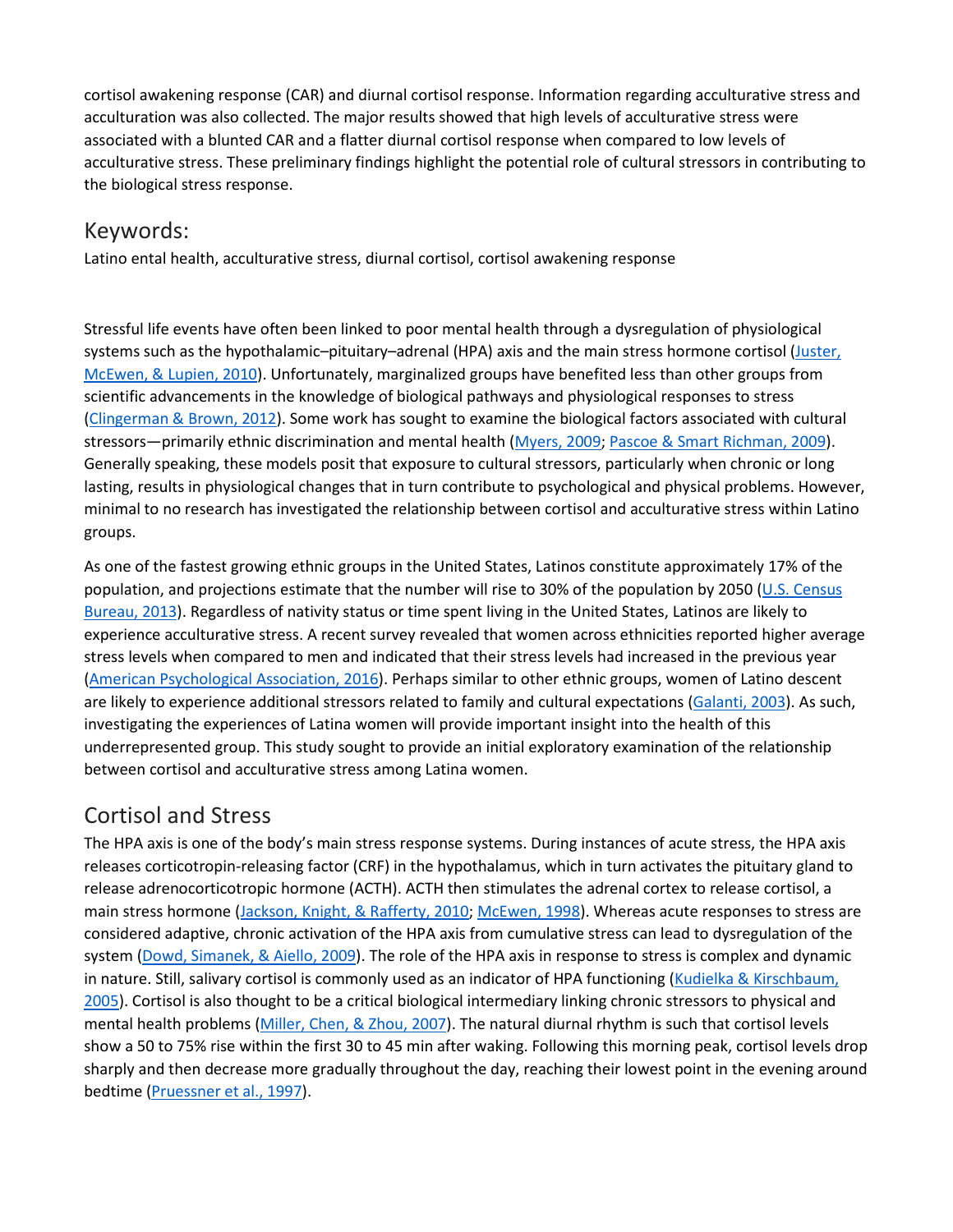The cortisol awakening response (CAR) refers to the changes in cortisol levels experienced between waking and the morning peak (30 to 45 min after waking). Although CAR dysregulation has been used in the past as an indicator of stress-induced injury to the HPA axis [\(Pruessner](https://0-web-b-ebscohost-com.libus.csd.mu.edu/ehost/detail/detail?vid=2&sid=1d66e53b-28b5-40d6-b803-5f03e3bfd263%40sessionmgr101&bdata=JnNpdGU9ZWhvc3QtbGl2ZQ%3d%3d#c32) et al., 1997), more recent research has postulated that the CAR is a distinct and independent process from diurnal patterns in HPA activity (Clow, [Hucklebridge,](https://0-web-b-ebscohost-com.libus.csd.mu.edu/ehost/detail/detail?vid=2&sid=1d66e53b-28b5-40d6-b803-5f03e3bfd263%40sessionmgr101&bdata=JnNpdGU9ZWhvc3QtbGl2ZQ%3d%3d#c9) [Stalder,](https://0-web-b-ebscohost-com.libus.csd.mu.edu/ehost/detail/detail?vid=2&sid=1d66e53b-28b5-40d6-b803-5f03e3bfd263%40sessionmgr101&bdata=JnNpdGU9ZWhvc3QtbGl2ZQ%3d%3d#c9) Evans, & Thorn, 2010). The exact function of the CAR remains unclear but has been linked to the anticipation of demands and perceived burden (Fries, Dettenborn, & [Kirschbaum,](https://0-web-b-ebscohost-com.libus.csd.mu.edu/ehost/detail/detail?vid=2&sid=1d66e53b-28b5-40d6-b803-5f03e3bfd263%40sessionmgr101&bdata=JnNpdGU9ZWhvc3QtbGl2ZQ%3d%3d#c15) 2009). Among Mexican American adults, an attenuation of the CAR—or smaller differences between waking and postwaking cortisol levels—has been associated with subclinical symptoms of depression [\(Mangold,](https://0-web-b-ebscohost-com.libus.csd.mu.edu/ehost/detail/detail?vid=2&sid=1d66e53b-28b5-40d6-b803-5f03e3bfd263%40sessionmgr101&bdata=JnNpdGU9ZWhvc3QtbGl2ZQ%3d%3d#c24) Marino, & Javors, 2011).

Generally speaking, diurnal rhythms characterized by decreased morning levels and increased afternoon or evening cortisol, resulting in flatter slopes, are indicative of greater HPA dysregulation and mental health symptoms (Skinner, Shirtcliff, [Haggerty,](https://0-web-b-ebscohost-com.libus.csd.mu.edu/ehost/detail/detail?vid=2&sid=1d66e53b-28b5-40d6-b803-5f03e3bfd263%40sessionmgr101&bdata=JnNpdGU9ZWhvc3QtbGl2ZQ%3d%3d#c37) Coe, & Catalano, 2011). Past research has reported flatter diurnal cortisol rhythms among ethnic minorities, primarily African Americans, when compared to non-Hispanic Whites [\(Adam](https://0-web-b-ebscohost-com.libus.csd.mu.edu/ehost/detail/detail?vid=2&sid=1d66e53b-28b5-40d6-b803-5f03e3bfd263%40sessionmgr101&bdata=JnNpdGU9ZWhvc3QtbGl2ZQ%3d%3d#c1) et al., 2015; [Skinner](https://0-web-b-ebscohost-com.libus.csd.mu.edu/ehost/detail/detail?vid=2&sid=1d66e53b-28b5-40d6-b803-5f03e3bfd263%40sessionmgr101&bdata=JnNpdGU9ZWhvc3QtbGl2ZQ%3d%3d#c37) et al., 2011). A similar pattern has emerged for Latina women who showed a flatter cortisol response pattern than non-Hispanic women [\(Gallagher-Thompson](https://0-web-b-ebscohost-com.libus.csd.mu.edu/ehost/detail/detail?vid=2&sid=1d66e53b-28b5-40d6-b803-5f03e3bfd263%40sessionmgr101&bdata=JnNpdGU9ZWhvc3QtbGl2ZQ%3d%3d#c17) et al., 2006).

## [Acculturative Stress](https://0-web-b-ebscohost-com.libus.csd.mu.edu/ehost/detail/detail?vid=2&sid=1d66e53b-28b5-40d6-b803-5f03e3bfd263%40sessionmgr101&bdata=JnNpdGU9ZWhvc3QtbGl2ZQ%3d%3d#toc)

The process of adapting to two or more cultures, referred to as *acculturation*, has been described as inherently stressful. As such, *acculturative stress* refers to the demands that stem from intercultural contact or the process of cultural adaptation [\(Berry,](https://0-web-b-ebscohost-com.libus.csd.mu.edu/ehost/detail/detail?vid=2&sid=1d66e53b-28b5-40d6-b803-5f03e3bfd263%40sessionmgr101&bdata=JnNpdGU9ZWhvc3QtbGl2ZQ%3d%3d#c6) 2006). Individuals who interact with a new culture have to negotiate varying, and at times opposing, sets of values and expectations [\(Gonzales,](https://0-web-b-ebscohost-com.libus.csd.mu.edu/ehost/detail/detail?vid=2&sid=1d66e53b-28b5-40d6-b803-5f03e3bfd263%40sessionmgr101&bdata=JnNpdGU9ZWhvc3QtbGl2ZQ%3d%3d#c18) German, & Fabrett, 2012). Acculturative stressors can include pressures from both the mainstream U.S. culture and the traditional culture [\(Rodriguez,](https://0-web-b-ebscohost-com.libus.csd.mu.edu/ehost/detail/detail?vid=2&sid=1d66e53b-28b5-40d6-b803-5f03e3bfd263%40sessionmgr101&bdata=JnNpdGU9ZWhvc3QtbGl2ZQ%3d%3d#c33) Myers, Mira, Flores, & [Garcia-Hernandez,](https://0-web-b-ebscohost-com.libus.csd.mu.edu/ehost/detail/detail?vid=2&sid=1d66e53b-28b5-40d6-b803-5f03e3bfd263%40sessionmgr101&bdata=JnNpdGU9ZWhvc3QtbGl2ZQ%3d%3d#c33) 2002). Some examples of acculturative stress can include learning a new language, adhering to different cultural norms, retaining the native language and customs, and brokering between American and Latino ways of living (Torres, [Driscoll,](https://0-web-b-ebscohost-com.libus.csd.mu.edu/ehost/detail/detail?vid=2&sid=1d66e53b-28b5-40d6-b803-5f03e3bfd263%40sessionmgr101&bdata=JnNpdGU9ZWhvc3QtbGl2ZQ%3d%3d#c42) & Voell, 2012). Acculturative stress has been linked to poor Latino mental health outcomes in numerous studies (Hovey & [Magana,](https://0-web-b-ebscohost-com.libus.csd.mu.edu/ehost/detail/detail?vid=2&sid=1d66e53b-28b5-40d6-b803-5f03e3bfd263%40sessionmgr101&bdata=JnNpdGU9ZWhvc3QtbGl2ZQ%3d%3d#c46) 2002; [Torres,](https://0-web-b-ebscohost-com.libus.csd.mu.edu/ehost/detail/detail?vid=2&sid=1d66e53b-28b5-40d6-b803-5f03e3bfd263%40sessionmgr101&bdata=JnNpdGU9ZWhvc3QtbGl2ZQ%3d%3d#c41) 2010).

As mentioned previously, research examining cortisol and acculturative stress is scarce. Some work has investigated the relationship between cortisol and acculturation among Latino samples. For example, research with a sample of pregnant Latina women reported that high levels of acculturation predicted increased total cortisol levels (Ruiz, [Pickler,](https://0-web-b-ebscohost-com.libus.csd.mu.edu/ehost/detail/detail?vid=2&sid=1d66e53b-28b5-40d6-b803-5f03e3bfd263%40sessionmgr101&bdata=JnNpdGU9ZWhvc3QtbGl2ZQ%3d%3d#c34) Marti, & Jallo, 2013), whereas reduced HPA activity was noted among later generation participants (Ruiz, Stowe, Brown, & [Wommack,](https://0-web-b-ebscohost-com.libus.csd.mu.edu/ehost/detail/detail?vid=2&sid=1d66e53b-28b5-40d6-b803-5f03e3bfd263%40sessionmgr101&bdata=JnNpdGU9ZWhvc3QtbGl2ZQ%3d%3d#c35) 2012). In contrast, another study indicated that increased time in the United States was associated with blunted total cortisol output among Latino men [\(Squires](https://0-web-b-ebscohost-com.libus.csd.mu.edu/ehost/detail/detail?vid=2&sid=1d66e53b-28b5-40d6-b803-5f03e3bfd263%40sessionmgr101&bdata=JnNpdGU9ZWhvc3QtbGl2ZQ%3d%3d#c38) et al., [2012\)](https://0-web-b-ebscohost-com.libus.csd.mu.edu/ehost/detail/detail?vid=2&sid=1d66e53b-28b5-40d6-b803-5f03e3bfd263%40sessionmgr101&bdata=JnNpdGU9ZWhvc3QtbGl2ZQ%3d%3d#c38). Among Mexican American men, high levels of adherence to the Anglo or mainstream culture were associated with a decrease in the CAR [\(Mangold,](https://0-web-b-ebscohost-com.libus.csd.mu.edu/ehost/detail/detail?vid=2&sid=1d66e53b-28b5-40d6-b803-5f03e3bfd263%40sessionmgr101&bdata=JnNpdGU9ZWhvc3QtbGl2ZQ%3d%3d#c25) Mintz, Javors, & Marino, 2012; [Mangold,](https://0-web-b-ebscohost-com.libus.csd.mu.edu/ehost/detail/detail?vid=2&sid=1d66e53b-28b5-40d6-b803-5f03e3bfd263%40sessionmgr101&bdata=JnNpdGU9ZWhvc3QtbGl2ZQ%3d%3d#c26) Wand, Javors, & [Mintz,](https://0-web-b-ebscohost-com.libus.csd.mu.edu/ehost/detail/detail?vid=2&sid=1d66e53b-28b5-40d6-b803-5f03e3bfd263%40sessionmgr101&bdata=JnNpdGU9ZWhvc3QtbGl2ZQ%3d%3d#c26) 2010). The authors of these studies conclude that acculturative stress is a significant factor in CAR dysregulation.

Research examining diurnal cortisol patterns with Latinos reported that among pregnant women of Mexican descent, greater acculturation was associated with a flatter slope [\(D'Anna-Hernandez](https://0-web-b-ebscohost-com.libus.csd.mu.edu/ehost/detail/detail?vid=2&sid=1d66e53b-28b5-40d6-b803-5f03e3bfd263%40sessionmgr101&bdata=JnNpdGU9ZWhvc3QtbGl2ZQ%3d%3d#c12) et al., 2012). Among Latino day laborers, high allostatic load—an indicator of physiological changes due to chronic stress—was associated with greater everyday discrimination, being questioned about legal status, and fear of being deported (de Castro, Voss, Ruppin, [Dominguez,](https://0-web-b-ebscohost-com.libus.csd.mu.edu/ehost/detail/detail?vid=2&sid=1d66e53b-28b5-40d6-b803-5f03e3bfd263%40sessionmgr101&bdata=JnNpdGU9ZWhvc3QtbGl2ZQ%3d%3d#c13) & Seixas, 2010). In contrast, a study with pregnant women of Hispanic origin found no relation between cortisol levels and cumulative stress, as measured by interpersonal violence, community violence, and ethnic discrimination [\(Suglia](https://0-web-b-ebscohost-com.libus.csd.mu.edu/ehost/detail/detail?vid=2&sid=1d66e53b-28b5-40d6-b803-5f03e3bfd263%40sessionmgr101&bdata=JnNpdGU9ZWhvc3QtbGl2ZQ%3d%3d#c39) et al., 2010). This particular study did not assess acculturative stress. Overall, inconsistencies exist in the empirical literature regarding the nature of cortisol dysregulation in relation to cultural variables among Latinos living in the United States. Some of these discrepancies can be attributed to the methodological differences by which biological stress and cortisol are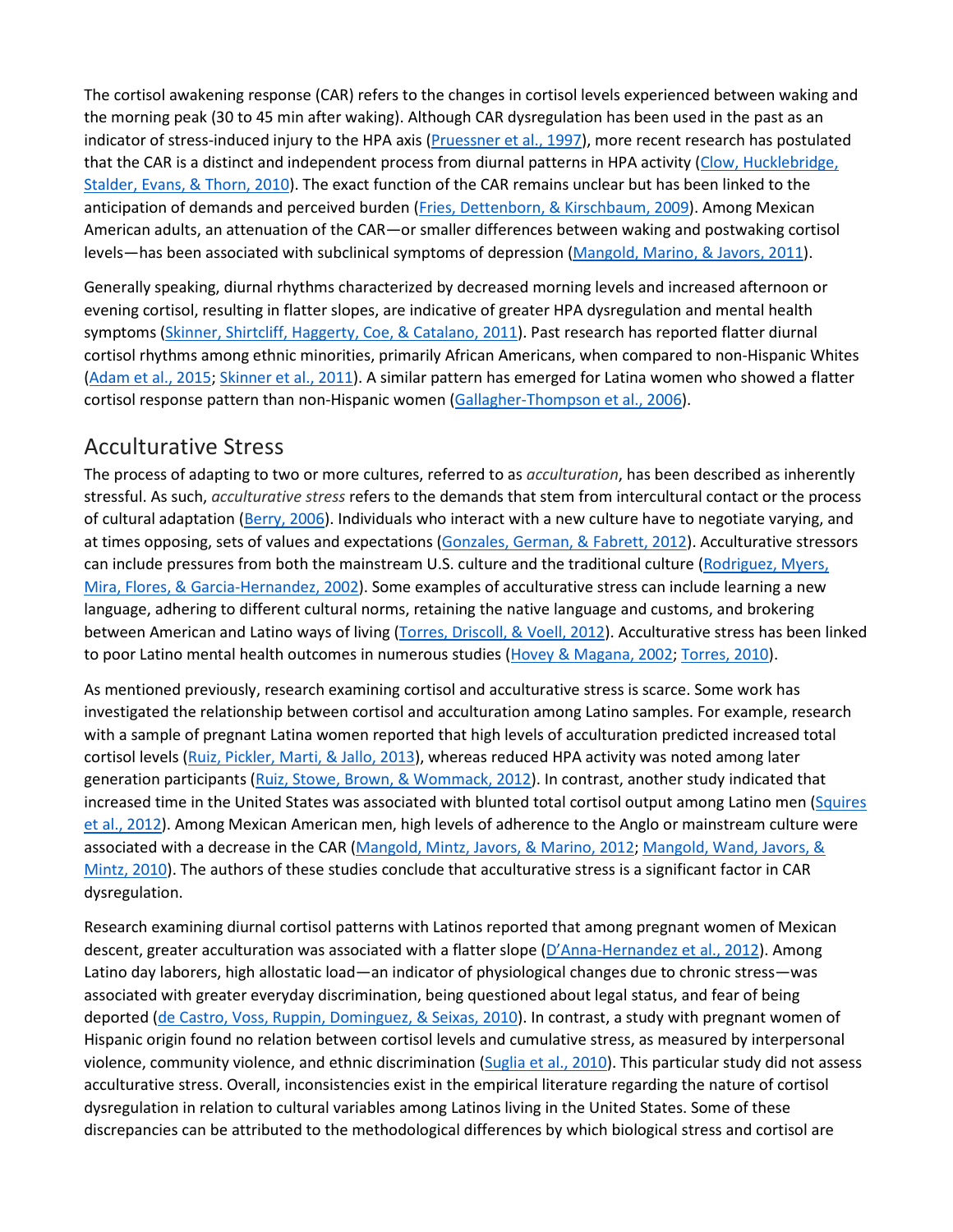measured (i.e., total cortisol output vs. diurnal response), along with the minimal studies that have accounted for cultural variables in a systematic manner.

This study sought to address the gaps in the empirical literature examining biological factors and cultural variables—namely, acculturative stress—within Latino groups. As such, the purpose was to investigate the relationship between cortisol and acculturative stress in a sample of Latina women. Hypothesis 1 indicated that high levels of acculturative stress would be associated with a diminished CAR when compared to low acculturative stress. Hypothesis 2 stated that while controlling for acculturation and age, significant differences would emerge in the patterns of diurnal cortisol between low and high levels of acculturative stress. It was expected that high levels of acculturative stress would be associated with markers of dysregulation—namely, a flatter diurnal slope.

## [Method](https://0-web-b-ebscohost-com.libus.csd.mu.edu/ehost/detail/detail?vid=2&sid=1d66e53b-28b5-40d6-b803-5f03e3bfd263%40sessionmgr101&bdata=JnNpdGU9ZWhvc3QtbGl2ZQ%3d%3d#toc)

#### Participants and Procedures

This study included 18 adult women who self-identified as Latina or Hispanic. The average age of the sample was approximately thirty-six years (*SD* = 10.59, range of 24–54). In terms of nativity status, 12 individuals reported having been born outside of the United States. The majority of participants reported having obtained a bachelor's degree or higher (*n* = 13), with the remaining having some college and/or a high school degree or equivalency. Participants were asked to choose from categories of annual household incomes (i.e., less than \$35,000, \$35,000 to \$50,000, and greater than \$50,000) as an indication of socioeconomic background. Five participants reported an annual income of less than \$35,000, eight indicated having an annual income of between \$35,000 and \$50,000, and six reported earning more than \$50,000 annually. In the region where participants were recruited, the median annual household income for Latinos was \$36,121 (Center for [Economic](https://0-web-b-ebscohost-com.libus.csd.mu.edu/ehost/detail/detail?vid=2&sid=1d66e53b-28b5-40d6-b803-5f03e3bfd263%40sessionmgr101&bdata=JnNpdGU9ZWhvc3QtbGl2ZQ%3d%3d#c7) [Development,](https://0-web-b-ebscohost-com.libus.csd.mu.edu/ehost/detail/detail?vid=2&sid=1d66e53b-28b5-40d6-b803-5f03e3bfd263%40sessionmgr101&bdata=JnNpdGU9ZWhvc3QtbGl2ZQ%3d%3d#c7) 2016).

All study procedures were approved by the host university's institutional review board. Participants were recruited at a local community center with the assistance of key personnel within the community center who served as liaisons between the researchers and the participants. Trained bilingual (English–Spanish) research assistants obtained informed consent and explained the study procedures. Once individuals had provided consent to participate in the study, they were asked to complete a packet of questionnaires (see the Measures section) in their preferred language. The majority of respondents filled out the surveys in English (*n* = 14; 78%). Upon completion of the questionnaires, the research assistants distributed cortisol kits and described their contents and the collection protocol. Participants were instructed to begin the protocol of collecting salivary cortisol the next day or the following Monday to ensure that sampling took place on a weekday. The participants then arranged to deliver the salivary cortisol samples to the research assistants at the community center. Participants were given \$10 gift cards for completion of the questionnaires and \$30 gift cards for the salivary cortisol samples.

#### Measures

#### **Acculturative stress**

The Multidimensional Acculturative Stress Inventory (MASI; [Rodriguez](https://0-web-b-ebscohost-com.libus.csd.mu.edu/ehost/detail/detail?vid=2&sid=1d66e53b-28b5-40d6-b803-5f03e3bfd263%40sessionmgr101&bdata=JnNpdGU9ZWhvc3QtbGl2ZQ%3d%3d#c33) et al., 2002) is a 36-item instrument that assesses an individual's level of acculturative stress related to competency of English and Spanish language use, pressures to acculturate to the mainstream culture, and pressures against acculturation to the mainstream culture. Respondents rate items according to the previous 3 months on a 6-point scale ranging from 0 (*does not apply*) to 5 (*extremely stressful*). Items are averaged to obtain an overall score that ranges from 0 to 5, where higher MASI scores correspond to greater acculturative stress. As reported previously [\(Rodriguez](https://0-web-b-ebscohost-com.libus.csd.mu.edu/ehost/detail/detail?vid=2&sid=1d66e53b-28b5-40d6-b803-5f03e3bfd263%40sessionmgr101&bdata=JnNpdGU9ZWhvc3QtbGl2ZQ%3d%3d#c33) et al., 2002),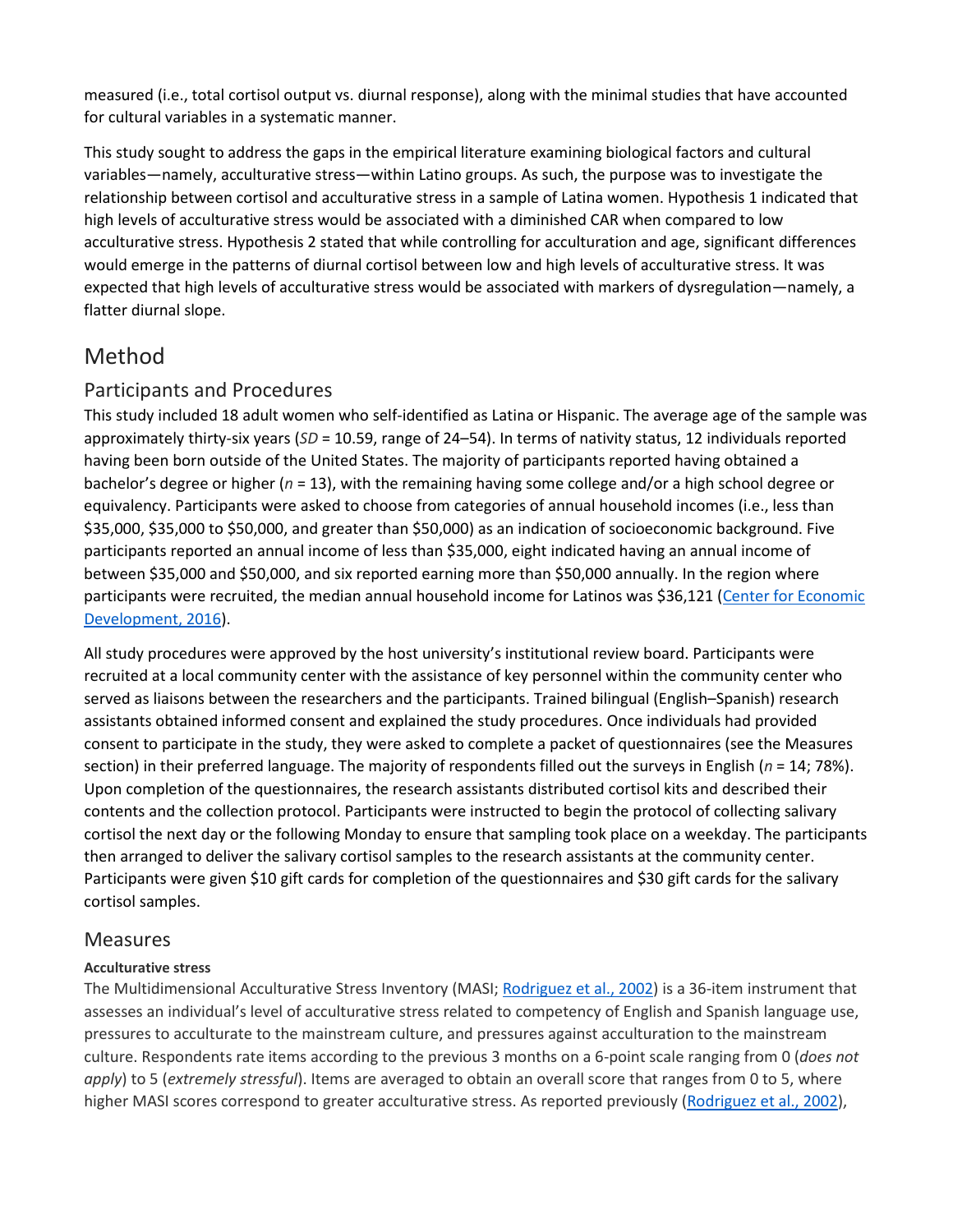the MASI is a valid and reliable measure, with a Cronbach's alpha of .91 in the current sample (U.S. born: .92, foreign born: .92).

#### **Acculturation**

The Brief Acculturation Rating Scale for Mexican Americans—II (BARSMA–II; [Bauman,](https://0-web-b-ebscohost-com.libus.csd.mu.edu/ehost/detail/detail?vid=2&sid=1d66e53b-28b5-40d6-b803-5f03e3bfd263%40sessionmgr101&bdata=JnNpdGU9ZWhvc3QtbGl2ZQ%3d%3d#c5) 2005) is a 12-item questionnaire available in English and Spanish adapted from the original 30-item Acculturation Rating Scale for Mexican Americans (ARSMA; Cuéllar, Arnold, & [Maldonado,](https://0-web-b-ebscohost-com.libus.csd.mu.edu/ehost/detail/detail?vid=2&sid=1d66e53b-28b5-40d6-b803-5f03e3bfd263%40sessionmgr101&bdata=JnNpdGU9ZWhvc3QtbGl2ZQ%3d%3d#c11) 1995). The measure includes an Anglo Orientation subscale (AOS) and a Mexican Orientation subscale (MOS). Participants indicate how often they endorse the statement on a 5-point Likert scale that ranges from 1 (*not at all*) to 5 (*extremely often or almost always*). Responses are averaged and can range from 1 to 5; higher scores indicate stronger self-reported adherence to the respective culture. Cronbach's alphas for this study were 0.90 for the AOS and 0.81 for the MOS.

#### **Salivary cortisol**

Free cortisol levels were measured from salivary samples that were gathered at three specific time points (upon waking, 30 min postwaking, and before going to bed) as suggested previously (Adam & [Kumari,](https://0-web-b-ebscohost-com.libus.csd.mu.edu/ehost/detail/detail?vid=2&sid=1d66e53b-28b5-40d6-b803-5f03e3bfd263%40sessionmgr101&bdata=JnNpdGU9ZWhvc3QtbGl2ZQ%3d%3d#c2) 2009). Free cortisol is recommended for the assessment of dynamic HPA axis activity (Gozansky, Lynn, [Laudenslager,](https://0-web-b-ebscohost-com.libus.csd.mu.edu/ehost/detail/detail?vid=2&sid=1d66e53b-28b5-40d6-b803-5f03e3bfd263%40sessionmgr101&bdata=JnNpdGU9ZWhvc3QtbGl2ZQ%3d%3d#c19) & [Kohrt,](https://0-web-b-ebscohost-com.libus.csd.mu.edu/ehost/detail/detail?vid=2&sid=1d66e53b-28b5-40d6-b803-5f03e3bfd263%40sessionmgr101&bdata=JnNpdGU9ZWhvc3QtbGl2ZQ%3d%3d#c19) 2005; Kudielka, [Hellhammer,](https://0-web-b-ebscohost-com.libus.csd.mu.edu/ehost/detail/detail?vid=2&sid=1d66e53b-28b5-40d6-b803-5f03e3bfd263%40sessionmgr101&bdata=JnNpdGU9ZWhvc3QtbGl2ZQ%3d%3d#c22) & Wüst, 2009). Participants were asked to avoid drinking alcohol (12 hr prior), eating (60 min prior), smoking, and brushing teeth before the collection of samples. Participants were instructed to wash or rinse their mouths for 2 to 3 min prior to sample collection. Participants were then to "chew" on a cotton swab for 30 to 40 s and place the swab in a plastic tube (Salimetrics LLC, State College, PA), which they were then to label with the time and date. Participants were strongly encouraged to report accurate times of sampling even if the protocol was not followed. They were instructed to store the samples in a freezer as soon as possible until they could be delivered to the research assistants. Once retrieved by the research assistants, the salivary samples were immediately transported and stored in an environment of −20 °C for later analysis. Overall, samples were exposed to room temperatures for a minimal amount of time during transport from participants' homes to the community center to the university laboratory for storage (typically 20–60 min).

Although menstrual cycle phase and oral contraceptives have been found to influence HPA activity [\(Kudielka](https://0-web-b-ebscohost-com.libus.csd.mu.edu/ehost/detail/detail?vid=2&sid=1d66e53b-28b5-40d6-b803-5f03e3bfd263%40sessionmgr101&bdata=JnNpdGU9ZWhvc3QtbGl2ZQ%3d%3d#c23) & [Kirschbaum,](https://0-web-b-ebscohost-com.libus.csd.mu.edu/ehost/detail/detail?vid=2&sid=1d66e53b-28b5-40d6-b803-5f03e3bfd263%40sessionmgr101&bdata=JnNpdGU9ZWhvc3QtbGl2ZQ%3d%3d#c23) 2005), a community liaison to this study suggested that gathering this information could be perceived as inappropriate within the community. Thus, these data were not gathered to respect the cultural norms of this group. The viability of the specimens was examined prior to analysis, along with the times the samples were taken. Postwaking cortisol samples were collected within 45 min of the waking samples (median of 30 min). One participant was not able to follow this protocol (postwaking sample was 90 min after waking) and was excluded from the main analyses. Salivary cortisol levels were quantified using an enzymatic immunoassay (Salimetrics LLC, State College, PA). Previous studies have established the reliability of this technique [\(Pruessner](https://0-web-b-ebscohost-com.libus.csd.mu.edu/ehost/detail/detail?vid=2&sid=1d66e53b-28b5-40d6-b803-5f03e3bfd263%40sessionmgr101&bdata=JnNpdGU9ZWhvc3QtbGl2ZQ%3d%3d#c32) et al., 1997). The CAR was computed by calculating the difference in cortisol levels between waking and 30 min after waking (Adam & [Kumari,](https://0-web-b-ebscohost-com.libus.csd.mu.edu/ehost/detail/detail?vid=2&sid=1d66e53b-28b5-40d6-b803-5f03e3bfd263%40sessionmgr101&bdata=JnNpdGU9ZWhvc3QtbGl2ZQ%3d%3d#c2) 2009).

#### [Results](https://0-web-b-ebscohost-com.libus.csd.mu.edu/ehost/detail/detail?vid=2&sid=1d66e53b-28b5-40d6-b803-5f03e3bfd263%40sessionmgr101&bdata=JnNpdGU9ZWhvc3QtbGl2ZQ%3d%3d#toc)

Mean differences among study variables were examined for nativity status and annual household income, with no statistically significant variations observed. Cortisol readings were commensurate with those in past reports of Mexican American adolescents [\(Zeiders, Doane, & Roosa, 2012\)](https://0-web-b-ebscohost-com.libus.csd.mu.edu/ehost/detail/detail?vid=2&sid=1d66e53b-28b5-40d6-b803-5f03e3bfd263%40sessionmgr101&bdata=JnNpdGU9ZWhvc3QtbGl2ZQ%3d%3d#c45) and migrant farmworkers [\(Clingerman &](https://0-web-b-ebscohost-com.libus.csd.mu.edu/ehost/detail/detail?vid=2&sid=1d66e53b-28b5-40d6-b803-5f03e3bfd263%40sessionmgr101&bdata=JnNpdGU9ZWhvc3QtbGl2ZQ%3d%3d#c8)  [Brown, 2012\)](https://0-web-b-ebscohost-com.libus.csd.mu.edu/ehost/detail/detail?vid=2&sid=1d66e53b-28b5-40d6-b803-5f03e3bfd263%40sessionmgr101&bdata=JnNpdGU9ZWhvc3QtbGl2ZQ%3d%3d#c8). As shown in [Table 1,](https://0-web-b-ebscohost-com.libus.csd.mu.edu/ehost/detail/detail?vid=2&sid=1d66e53b-28b5-40d6-b803-5f03e3bfd263%40sessionmgr101&bdata=JnNpdGU9ZWhvc3QtbGl2ZQ%3d%3d#tbl1) acculturative stress was significantly and negatively correlated with Anglo orientation. Preliminary analyses revealed that the bedtime cortisol levels for the sample were significantly and positively skewed, whereas those for Mexican orientation were negatively skewed. As recommended by [Adam](https://0-web-b-ebscohost-com.libus.csd.mu.edu/ehost/detail/detail?vid=2&sid=1d66e53b-28b5-40d6-b803-5f03e3bfd263%40sessionmgr101&bdata=JnNpdGU9ZWhvc3QtbGl2ZQ%3d%3d#c2)  [and Kumari \(2009\)](https://0-web-b-ebscohost-com.libus.csd.mu.edu/ehost/detail/detail?vid=2&sid=1d66e53b-28b5-40d6-b803-5f03e3bfd263%40sessionmgr101&bdata=JnNpdGU9ZWhvc3QtbGl2ZQ%3d%3d#c2) and [Tabachnick and Fidell \(2013\),](https://0-web-b-ebscohost-com.libus.csd.mu.edu/ehost/detail/detail?vid=2&sid=1d66e53b-28b5-40d6-b803-5f03e3bfd263%40sessionmgr101&bdata=JnNpdGU9ZWhvc3QtbGl2ZQ%3d%3d#c40) square root transformations were conducted to approximate normal distributions and were entered into the main analyses. No significant outliers were observed.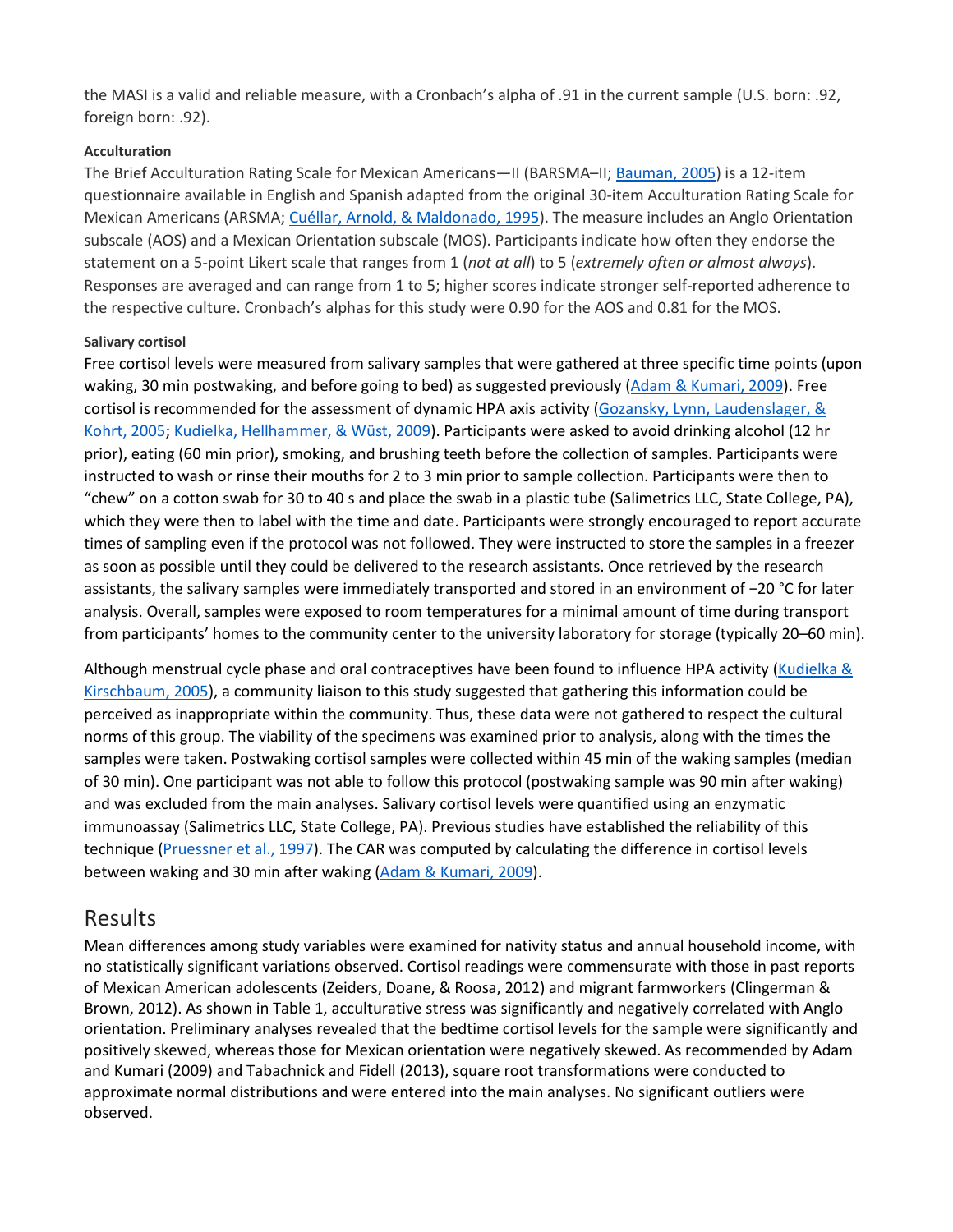| Table 1 |  |                                                                      |  |  |
|---------|--|----------------------------------------------------------------------|--|--|
|         |  | Means, Standard Deviations, and Correlations of Main Study Variables |  |  |

| Variables                                  |                          | 2                        | 3           | 4          | 5            | 6              |                  |
|--------------------------------------------|--------------------------|--------------------------|-------------|------------|--------------|----------------|------------------|
| 1. Waking cortisol $(\mu g/dL)$            | $\overline{\phantom{a}}$ | .05                      | .18         | $-.63***$  | $-.08$       | .26            | .08              |
| 2. 30 min postwaking cortisol $(\mu g/dL)$ |                          | $\overline{\phantom{a}}$ | $-.11$      | $.75***$   | $-.37$       | .12            | .14              |
| 3. Bedtime cortisol $(\mu g/dL)$           |                          |                          |             | $-.24$     | .24          | $-.06$         | $-.29$           |
| 4. Cortisol awakening response (CAR)       |                          |                          |             |            | $-.24$       | $-.08$         | .06              |
| 5. Acculturative stress                    |                          |                          |             |            |              | $-.50^{\circ}$ | .13              |
| 6. Anglo orientation                       |                          |                          |             |            |              | -              | $-.44^{\dagger}$ |
| 7. Mexican orientation                     |                          |                          |             |            |              |                |                  |
| M                                          | .26                      | .47                      | .13         | .21        | 1.03         | 3.56           | 4.05             |
| SD                                         | .11                      | .13                      | .14         | .17        | .62          | .98            | .86              |
| Range                                      | $.12 - .46$              | $.18 - .71$              | $.01 - .44$ | $-.20-.42$ | $.08 - 2.60$ | $1.33 - 4.67$  | $1.83 - 5.00$    |

 $p < 0.10$ ,  $p < 0.05$ ,  $p < 0.01$ ,  $p < 0.01$ ,

*Table 1. Means, Standard Deviations, and Correlations of Main Study Variables*

| Variables                             |             |             | 3           | 4          | 5            | 6             | 7                |
|---------------------------------------|-------------|-------------|-------------|------------|--------------|---------------|------------------|
| 1. Waking cortisol (µg/dL)            |             | .05         | .18         | $-.63***$  | $-.08$       | .26           | .08              |
| 2. 30 min postwaking cortisol (µg/dL) |             |             | $-.11$      | $.75***$   | $-.37$       | .12           | .14              |
| 3. Bedtime cortisol (µg/dL)           |             |             |             | $-.24$     | .24          | $-.06$        | $-.29$           |
| 4. Cortisol awakening response (CAR)  |             |             |             |            | $-.24$       | $-.08$        | .06              |
| Acculturative stress                  |             |             |             |            |              | $-.50"$       | .13              |
| Anglo orientation                     |             |             |             |            |              |               | $-.44^{\dagger}$ |
| 7. Mexican orientation                |             |             |             |            |              |               |                  |
| M                                     | .26         | .47         | .13         | .21        | 1.03         | 3.56          | 4.05             |
| SD                                    | .11         | .13         | .14         | .17        | .62          | .98           | .86              |
| Range                                 | $.12 - .46$ | $.18 - .71$ | $.01 - .44$ | $-.20-.42$ | $.08 - 2.60$ | $1.33 - 4.67$ | $1.83 - 5.00$    |

In order to examine the study hypotheses, a median split was used to divide acculturative stress into high and low groups. To test Hypothesis 1, an independent samples *t* test was conducted to examine mean differences based on high and low groups of acculturative stress. This analysis revealed a statistically significant variation such that the low acculturative stress group showed a higher CAR when compared to the high acculturative stress group, *M* = .30 (*SD* = .10) and *M* = .13 (*SD* = .18), respectively; *t*(15) = 2.34, *p* = .03. As an estimate of effect size, Cohen's *d* was 1.15, suggesting a large effect according to Cohen [\(1988\),](https://0-web-b-ebscohost-com.libus.csd.mu.edu/ehost/detail/detail?vid=2&sid=1d66e53b-28b5-40d6-b803-5f03e3bfd263%40sessionmgr101&bdata=JnNpdGU9ZWhvc3QtbGl2ZQ%3d%3d#c10) which is consistent with the results of previous work [\(Mangold](https://0-web-b-ebscohost-com.libus.csd.mu.edu/ehost/detail/detail?vid=2&sid=1d66e53b-28b5-40d6-b803-5f03e3bfd263%40sessionmgr101&bdata=JnNpdGU9ZWhvc3QtbGl2ZQ%3d%3d#c25) et al., 2012). These results support the hypotheses of this study. Given that age, particularly as it pertains to menopausal symptoms, has been found to influence cortisol output [\(Fries](https://0-web-b-ebscohost-com.libus.csd.mu.edu/ehost/detail/detail?vid=2&sid=1d66e53b-28b5-40d6-b803-5f03e3bfd263%40sessionmgr101&bdata=JnNpdGU9ZWhvc3QtbGl2ZQ%3d%3d#c15) et al., [2009\)](https://0-web-b-ebscohost-com.libus.csd.mu.edu/ehost/detail/detail?vid=2&sid=1d66e53b-28b5-40d6-b803-5f03e3bfd263%40sessionmgr101&bdata=JnNpdGU9ZWhvc3QtbGl2ZQ%3d%3d#c15), the sample was divided into two groups based on median split to examine potential variations in the CAR. No statistically significant differences were observed based on age.

To address Hypothesis 2, a repeated-measures analysis of variance was conducted to examine cortisol levels within high and low acculturative stress groups. Age and acculturation, in the form of the AOS and MOS, were entered as covariates. Mauchly's test of sphericity indicated that this assumption had not been violated,  $\chi^2(2)$  = 2.11, *p* = .35. This analysis showed a main effect trending toward statistical significance in which cortisol levels may have changed across the three time points,  $F(2, 22) = 3.01$ ,  $p = .07$ ,  $\eta^2 = .22$ . More importantly, a statistically significant interaction was observed that showed that changes in cortisol levels differed in the high and low acculturative stress groups,  $F(2, 22) = 6.03$ ,  $p = .008$ ,  $n^2 = .35$ . Given the sample size, a post hoc power analysis was conducted and revealed excellent power  $[(1 - \beta) = 0.99]$  given the calculated effect size, number of participants, and number of measurements (i.e., time points;  $\alpha$  = .05). As shown in [Figure](https://0-web-b-ebscohost-com.libus.csd.mu.edu/ehost/detail/detail?vid=2&sid=1d66e53b-28b5-40d6-b803-5f03e3bfd263%40sessionmgr101&bdata=JnNpdGU9ZWhvc3QtbGl2ZQ%3d%3d#fig1) 1, an illustration of the significant interaction shows comparable cortisol levels at waking, *t*(15) = −.57, *p* = .58; Cohen's *d* = 0.28, but the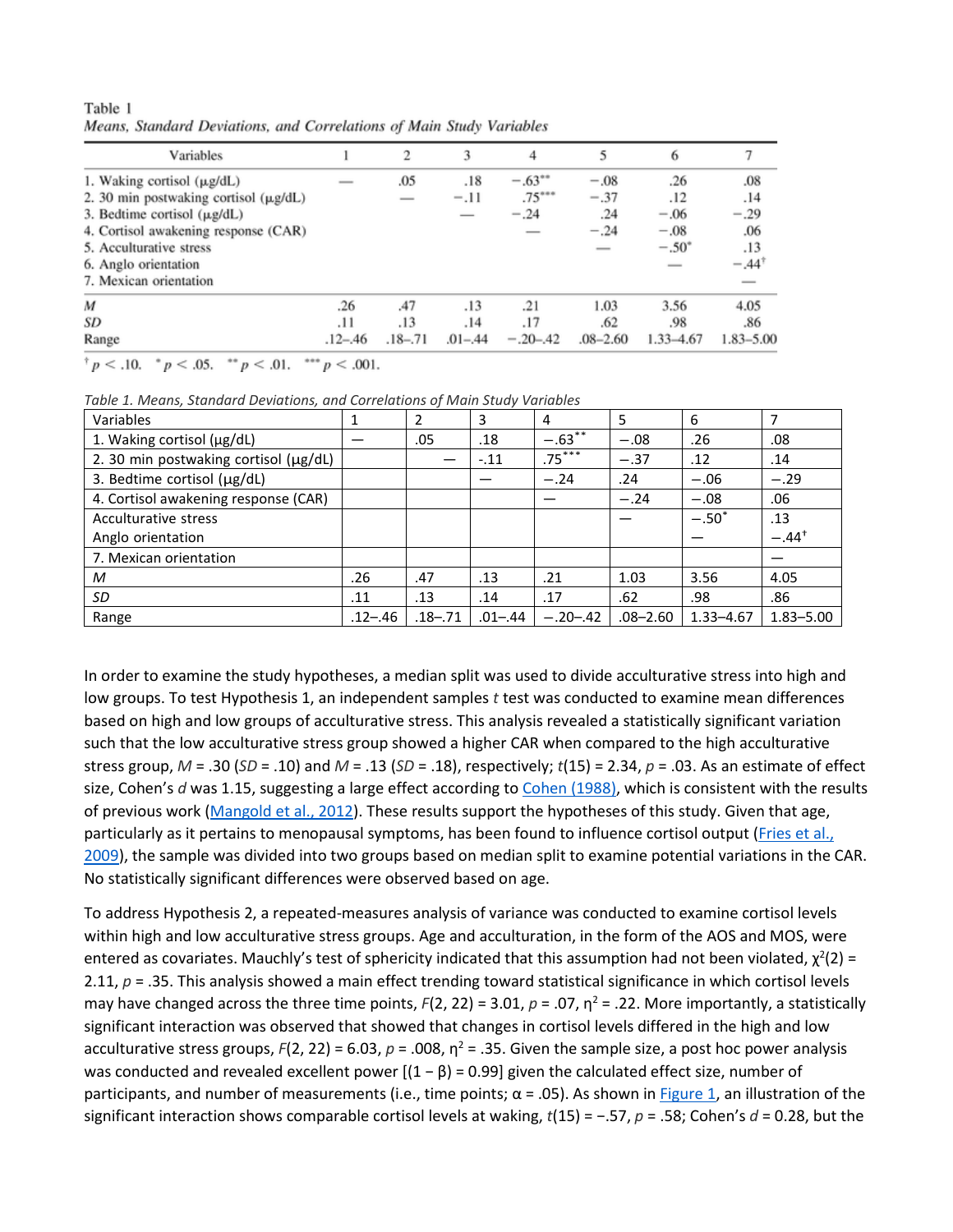high acculturative stress group had lower levels at 30 min postwaking, *t*(15) = 2.53, *p* = .02; Cohen's *d* = 1.22, and higher levels at bedtime, *t*(8.31) = −2.11, *p* = .07; Cohen's *d* = 1.06. These findings seem to support the study hypotheses and suggest that participants who scored in the high acculturative stress group showed a flatter diurnal cortisol slope when compared to the low acculturative stress group.



**Waking Cortisol** 30min+ Waking Cortisol Bedtime Cortisol *Figure 1. Diurnal cortisol response based on acculturative stress level. Nontransformed data shown.*

## **[Discussion](https://0-web-b-ebscohost-com.libus.csd.mu.edu/ehost/detail/detail?vid=2&sid=1d66e53b-28b5-40d6-b803-5f03e3bfd263%40sessionmgr101&bdata=JnNpdGU9ZWhvc3QtbGl2ZQ%3d%3d#toc)**

This study sought to better understand the biological indicators of stress as they relate to acculturative stress among Latina adults. Latina women are a group at high risk for experiencing increased stressors, both general and cultural, yet remain understudied in the broader empirical literature. Although some previous studies have examined ethnic discrimination and physiological responses (cf. [Zeiders](https://0-web-b-ebscohost-com.libus.csd.mu.edu/ehost/detail/detail?vid=2&sid=1d66e53b-28b5-40d6-b803-5f03e3bfd263%40sessionmgr101&bdata=JnNpdGU9ZWhvc3QtbGl2ZQ%3d%3d#c45) et al., 2012), to the best of our knowledge, this is the first study to examine acculturative stress and cortisol. Given the epidemiological research indicating that, for Latinos, increased exposure to the U.S. culture is associated with worse health outcomes [\(Alegría](https://0-web-b-ebscohost-com.libus.csd.mu.edu/ehost/detail/detail?vid=2&sid=1d66e53b-28b5-40d6-b803-5f03e3bfd263%40sessionmgr101&bdata=JnNpdGU9ZWhvc3QtbGl2ZQ%3d%3d#c3) et al., 2007), acculturative stress could be a major risk factor that contributes to this phenomenon at a biological and psychological level. Overall, the findings of this initial exploratory study provide information regarding the potential role of cultural stressors in contributing to the biological stress response.

As expected, the findings suggest an attenuation effect in the CAR among the high acculturative stress group when compared to the low acculturative stress group. The CAR has been thought to indicate adrenocortical capacity, with decreased levels suggesting dysfunction and thus a vulnerability to physical and mental disorders [\(Meinlschmidt](https://0-web-b-ebscohost-com.libus.csd.mu.edu/ehost/detail/detail?vid=2&sid=1d66e53b-28b5-40d6-b803-5f03e3bfd263%40sessionmgr101&bdata=JnNpdGU9ZWhvc3QtbGl2ZQ%3d%3d#c28) & Heim, 2005), including posttraumatic stress disorder [\(Yehuda,](https://0-web-b-ebscohost-com.libus.csd.mu.edu/ehost/detail/detail?vid=2&sid=1d66e53b-28b5-40d6-b803-5f03e3bfd263%40sessionmgr101&bdata=JnNpdGU9ZWhvc3QtbGl2ZQ%3d%3d#c44) 2002). Linking the experience of acculturative stress with other forms of chronic stress is consistent with a minority stress model [\(Myers,](https://0-web-b-ebscohost-com.libus.csd.mu.edu/ehost/detail/detail?vid=2&sid=1d66e53b-28b5-40d6-b803-5f03e3bfd263%40sessionmgr101&bdata=JnNpdGU9ZWhvc3QtbGl2ZQ%3d%3d#c30) 2009).

The results of this study support the notion that individuals who endorse high levels of acculturative stress show a flatter diurnal cortisol response slope—namely, lower cortisol levels after waking yet higher cortisol levels in the evening—when compared to the low acculturative stress group. Such a pattern of diurnal cortisol response has been found in past research to represent a blunting of cortisol associated with chronic stress levels and the inability to build an effective HPA response [\(Clingerman](https://0-web-b-ebscohost-com.libus.csd.mu.edu/ehost/detail/detail?vid=2&sid=1d66e53b-28b5-40d6-b803-5f03e3bfd263%40sessionmgr101&bdata=JnNpdGU9ZWhvc3QtbGl2ZQ%3d%3d#c8) & Brown, 2012; [Miller](https://0-web-b-ebscohost-com.libus.csd.mu.edu/ehost/detail/detail?vid=2&sid=1d66e53b-28b5-40d6-b803-5f03e3bfd263%40sessionmgr101&bdata=JnNpdGU9ZWhvc3QtbGl2ZQ%3d%3d#c29) et al., 2007). It has been suggested that chronic and/or early exposure to stress can alter the HPA axis from a system of increased responsivity to one with a more diminished response (Heim, Ehlert, & [Hellhammer,](https://0-web-b-ebscohost-com.libus.csd.mu.edu/ehost/detail/detail?vid=2&sid=1d66e53b-28b5-40d6-b803-5f03e3bfd263%40sessionmgr101&bdata=JnNpdGU9ZWhvc3QtbGl2ZQ%3d%3d#c20) 2000; [Meinlschmidt](https://0-web-b-ebscohost-com.libus.csd.mu.edu/ehost/detail/detail?vid=2&sid=1d66e53b-28b5-40d6-b803-5f03e3bfd263%40sessionmgr101&bdata=JnNpdGU9ZWhvc3QtbGl2ZQ%3d%3d#c28) & Heim,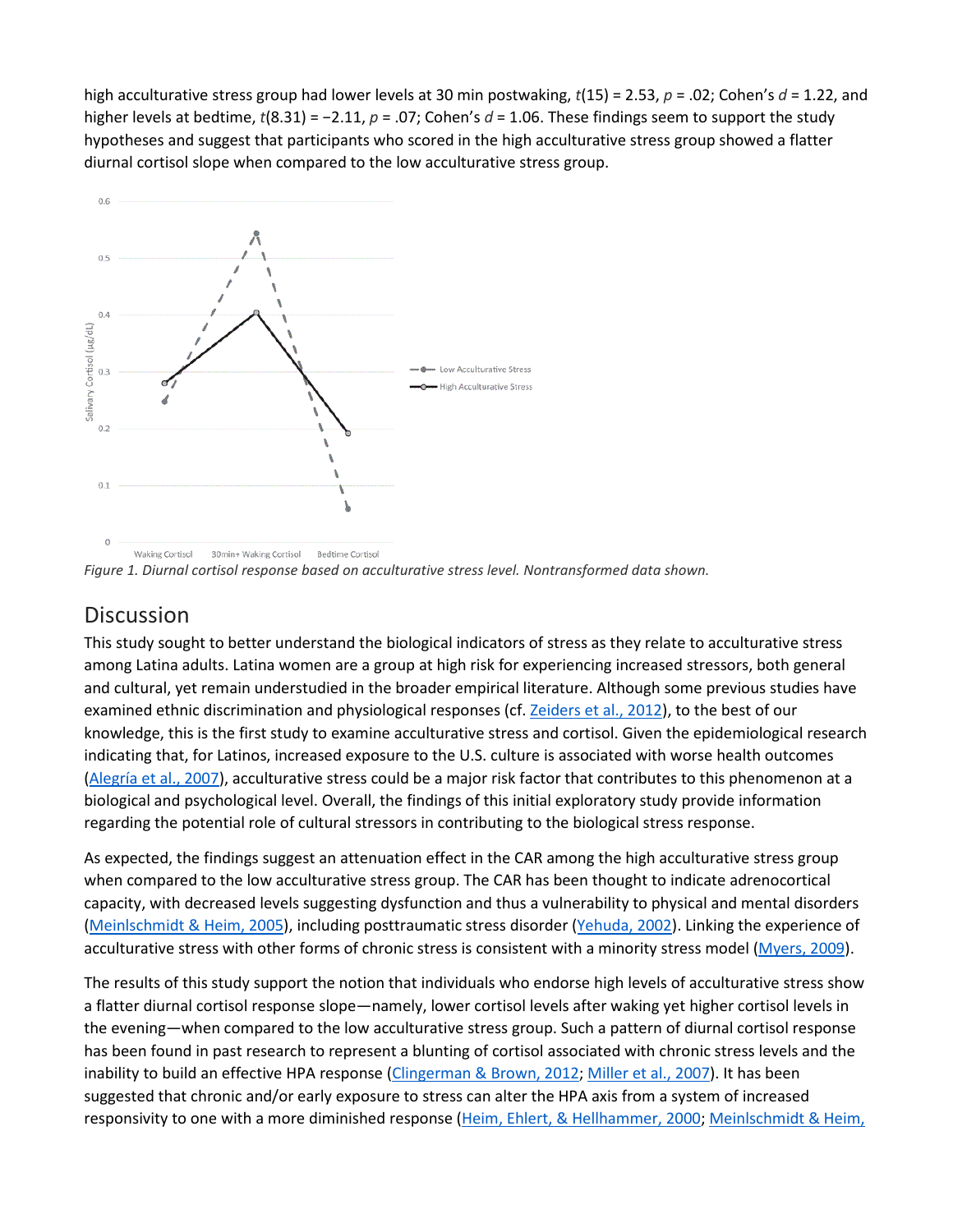[2005\)](https://0-web-b-ebscohost-com.libus.csd.mu.edu/ehost/detail/detail?vid=2&sid=1d66e53b-28b5-40d6-b803-5f03e3bfd263%40sessionmgr101&bdata=JnNpdGU9ZWhvc3QtbGl2ZQ%3d%3d#c28). Furthermore, a flat diurnal cortisol pattern has been linked to instances of uncontrollable stress. However, it is difficult to determine whether the cortisol patterns observed in this study are due to an acute instance of acculturative stress or if they are a result of cumulative pressures.

Acculturative stress includes pressures to conform to mainstream values and ways of living as well as the pressure to retain the traditional culture. For Latina women, this balancing of cultural demands may be particularly burdensome given the gender role expectation that they be all-nurturing, pious, and all-sacrificing, termed *marianismo*, in order to place the needs of the family above their own [\(Santiago-Rivera,](https://0-web-b-ebscohost-com.libus.csd.mu.edu/ehost/detail/detail?vid=2&sid=1d66e53b-28b5-40d6-b803-5f03e3bfd263%40sessionmgr101&bdata=JnNpdGU9ZWhvc3QtbGl2ZQ%3d%3d#c36) Arredondo, & [Gallardo-Cooper,](https://0-web-b-ebscohost-com.libus.csd.mu.edu/ehost/detail/detail?vid=2&sid=1d66e53b-28b5-40d6-b803-5f03e3bfd263%40sessionmgr101&bdata=JnNpdGU9ZWhvc3QtbGl2ZQ%3d%3d#c36) 2002). It could be the case that numerous pressures stemming from different cultures have a marked influence on the individual's biological stress response.

There are several limitations to this study that should be noted. First, as stated previously, this is an initial exploratory study; given the small sample size, conclusions must be tempered and interpreted with caution. Still, this study has addressed a gap in the empirical research by investigating acculturative stress while accounting for acculturation and age in relation to commonly used biological markers of stress. Further research should examine these processes with a larger sample size to allow for sophisticated analyses such as multivariate repeated-measures modeling. Second, the sample characteristics, beyond sample size, restrict the generalization of the results to the broader Latino community—that is, the participants consisted of women who were well educated and from middle- to high-income socioeconomic backgrounds, which may influence the nature and type of stressors experienced. Still, this sample of Latina women represents a growing subset of the population, and these results begin to inform the complex and multilayered lived experiences of these individuals. In terms of cortisol sampling, three time points may have limited the characterization of the diurnal slope; thus, future work should seek to sample four to five time points a day across multiple days. Furthermore, assessing the CAR with two time points does not allow for the calculation of area under curve with respect to ground, which determines the peak of awakening cortisol levels. Also, this study did not assess menstrual cycle or body mass index, both of which have been found to influence cortisol output. Finally, unlike the assessment of acculturation, the measurement of acculturative stress did not include separate scores to account for bidimensionality.

Despite these limitations, this initial exploratory study provides information regarding the potential interplay of culture and biology among Latinos and begins to address the role of acculturative stress. Future research should continue to address acculturative stress and the related physiological consequences to replicate the current findings and to expand this line of inquiry to the larger community. Along these lines, assessing the complexity of HPA axis functioning should include the measurement of ACTH production and CRF secretion and indicators of allostatic load. Analyses that examine the various types of acculturative stress are needed to refine the nature of these experiences and their contribution to biological responses.

## [References](https://0-web-b-ebscohost-com.libus.csd.mu.edu/ehost/detail/detail?vid=2&sid=1d66e53b-28b5-40d6-b803-5f03e3bfd263%40sessionmgr101&bdata=JnNpdGU9ZWhvc3QtbGl2ZQ%3d%3d#toc)

- Adam, E. K., Heissel, J. A., Zeiders, K. H., Richeson, J. A., Ross, E. C., Ehrlich, K. B., . . .Eccles, J. S. (2015). Developmental histories of perceived racial discrimination and diurnal cortisol profiles in adulthood: A 20-year prospective study. *Psychoneuroendocrinology*, *62*, 279–291. 10.1016/j.psyneuen.2015.08.018
- Adam, E. K., & Kumari, M. (2009). Assessing salivary cortisol in large-scale, epidemiological research. *Psychoneuroendocrinology*, *34*, 1423–1436. 10.1016/j.psyneuen.2009.06.011
- Alegría, M., Mulvaney-Day, N., Torres, M., Polo, A., Cao, Z., & Canino, G. (2007). Prevalence of psychiatric disorders across Latino subgroups in the United States. *American Journal of Public Health*, *97*, 68–75. 10.2105/AJPH.2006.087205
- American Psychological Association. (2016). *Stress in America: The impact of discrimination*. Washington, DC: Author.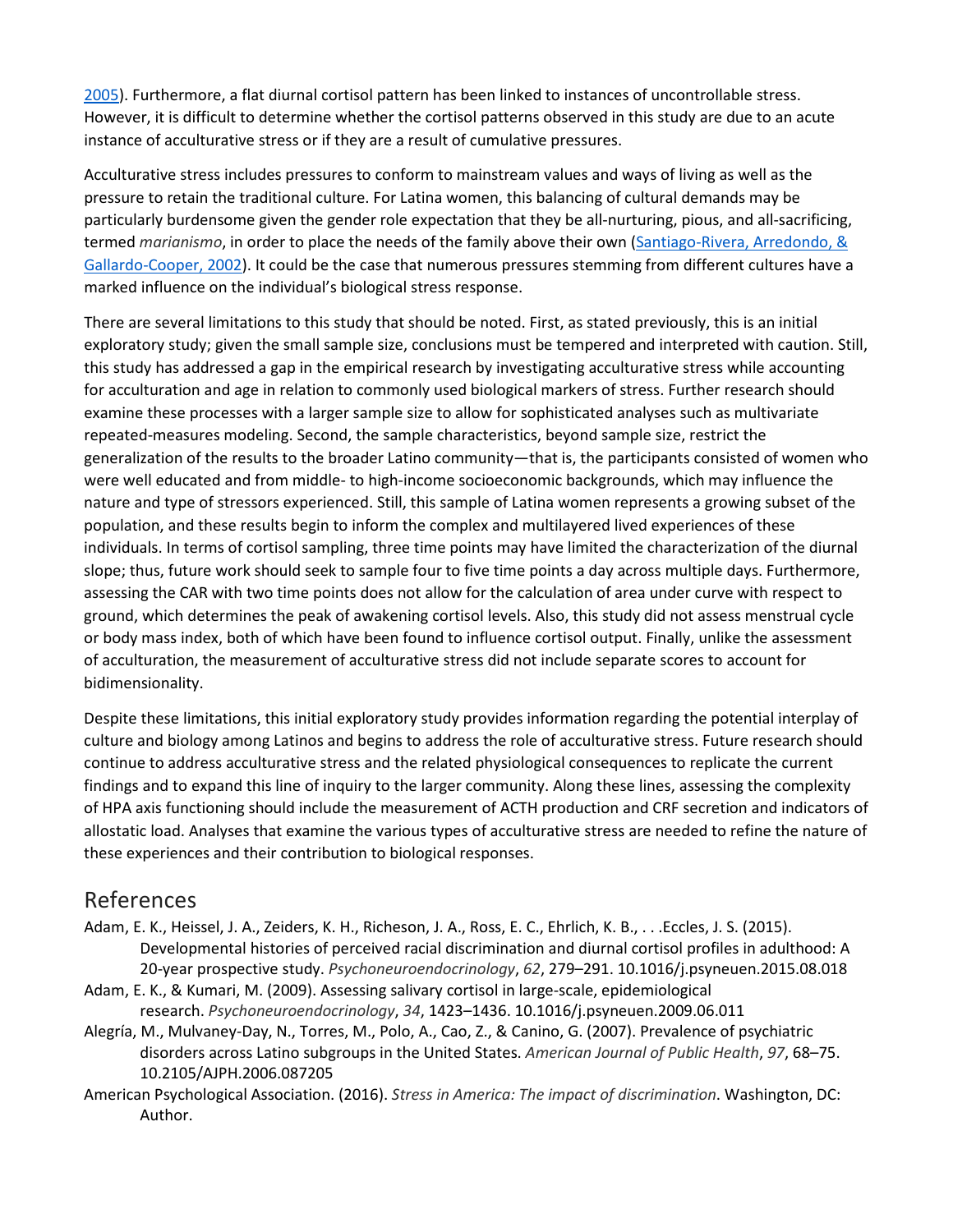- Bauman, S. (2005). The reliability and validity of the Brief Acculturation Rating Scale for Mexican Americans-II for children and adolescents. *Hispanic Journal of Behavioral Sciences*, *27*, 426–441. 10.1177/0739986305281423
- Berry, J. W. (2006). Acculturative stress. In P. T. P.Wong & L. C. S.Wong (Eds.), *Handbook of multicultural perspectives on stress and coping* (pp. 287–298). Langley, British Columbia, Canada: Springer. 10.1007/0- 387-26238-5\_12
- Center for Economic Development. (2016). *Latino Milwaukee: A statistical portrait*. Milwaukee, WI: Greater Milwaukee Foundation.
- Clingerman, E. M., & Brown, A. (2012). Stress in migrant farmworkers during premigration. *Biological Research for Nursing*, *14*, 27–37. 10.1177/1099800410396703
- Clow, A., Hucklebridge, F., Stalder, T., Evans, P., & Thorn, L. (2010). The cortisol awakening response: More than a measure of HPA axis function. *Neuroscience and Biobehavioral Reviews*, *35*, 97–103. 10.1016/j.neubiorev.2009.12.011
- Cohen, J. (1988). *Statistical power analysis for the behavioral sciences* (2nd ed.). Hillsdale, NJ: Erlbaum.
- Cuéllar, I., Arnold, B., & Maldonado, R. (1995). Acculturation Rating Scale for Mexican Americans-II: A revision of the original ARSMA scale. *Hispanic Journal of Behavioral Sciences*, *17*, 275–304. 10.1177/07399863950173001
- D'Anna-Hernandez, K. L., Hoffman, M. C., Zerbe, G. O., Coussons-Read, M., Ross, R. G., & Laudenslager, M. L. (2012). Acculturation, maternal cortisol, and birth outcomes in women of Mexican descent. *Psychosomatic Medicine*, *74*, 296–304. 10.1097/PSY.0b013e318244fbde
- de Castro, A. B., Voss, J. G., Ruppin, A., Dominguez, C. F., & Seixas, N. S. (2010). Stressors among Latino day laborers: A pilot study examining allostatic load. *AAOHN Journal*, *58*, 185–196.
- Dowd, J. B., Simanek, A. M., & Aiello, A. E. (2009). Socio-economic status, cortisol and allostatic load: A review of the literature. *International Journal of Epidemiology*, *38*, 1297–1309. 10.1093/ije/dyp277
- Fries, E., Dettenborn, L., & Kirschbaum, C. (2009). The cortisol awakening response (CAR): Facts and future directions. *International Journal of Psychophysiology*, *72*, 67–73. 10.1016/j.ijpsycho.2008.03.014
- Galanti, G.-A. (2003). The Hispanic family and male-female relationships: An overview. *Journal of Transcultural Nursing*, *14*, 180–185. 10.1177/1043659603014003004
- Gallagher-Thompson, D., Shurgot, G. R., Rider, K., Gray, H. L., McKibbin, C. L., Kraemer, H. C., . . .Thompson, L. W. (2006). Ethnicity, stress, and cortisol function in Hispanic and non-Hispanic white women: A preliminary study of family dementia caregivers and noncaregivers. *The American Journal of Geriatric Psychiatry*, *14*, 334–342. 10.1097/01.JGP.0000206485.73618.87
- Gonzales, N. A., Germán, M., & Fabrett, F. C. (2012). U.S. Latino youth. In E. C.Chang & C. A.Downey (Eds.), *Handbook of race and development of mental health* (pp. 259–278). New York, NY: Springer. 10.1007/978-1-4614-0424-8\_15
- Gozansky, W. S., Lynn, J. S., Laudenslager, M. L., & Kohrt, W. M. (2005). Salivary cortisol determined by enzyme immunoassay is preferable to serum total cortisol for assessment of dynamic hypothalamic–pituitary– adrenal axis activity. *Clinical Endocrinology*, *63*, 336–341. 10.1111/j.1365-2265.2005.02349.x
- Heim, C., Ehlert, U., & Hellhammer, D. H. (2000). The potential role of hypocortisolism in the pathophysiology of stress-related bodily disorders. *Psychoneuroendocrinology*, *25*, 1–35. 10.1016/S0306-4530(99)00035-9
- Hovey, J. D., & Magana, C. G. (2002). Psychosocial predictors of anxiety among immigrant Mexican migrant farmworkers: Implications for prevention and treatment. *Cultural Diversity and Ethnic Minority Psychology*, *8*, 274–289.
- Jackson, J. S., Knight, K. M., & Rafferty, J. A. (2010). Race and unhealthy behaviors: Chronic stress, the HPA axis, and physical and mental health disparities over the life course. *American Journal of Public Health*, *100*, 933–939.
- Juster, R.-P., McEwen, B. S., & Lupien, S. J. (2010). Allostatic load biomarkers of chronic stress and impact on health and cognition. *Neuroscience and Biobehavioral Reviews*, *35*, 2–16. 10.1016/j.neubiorev.2009.10.002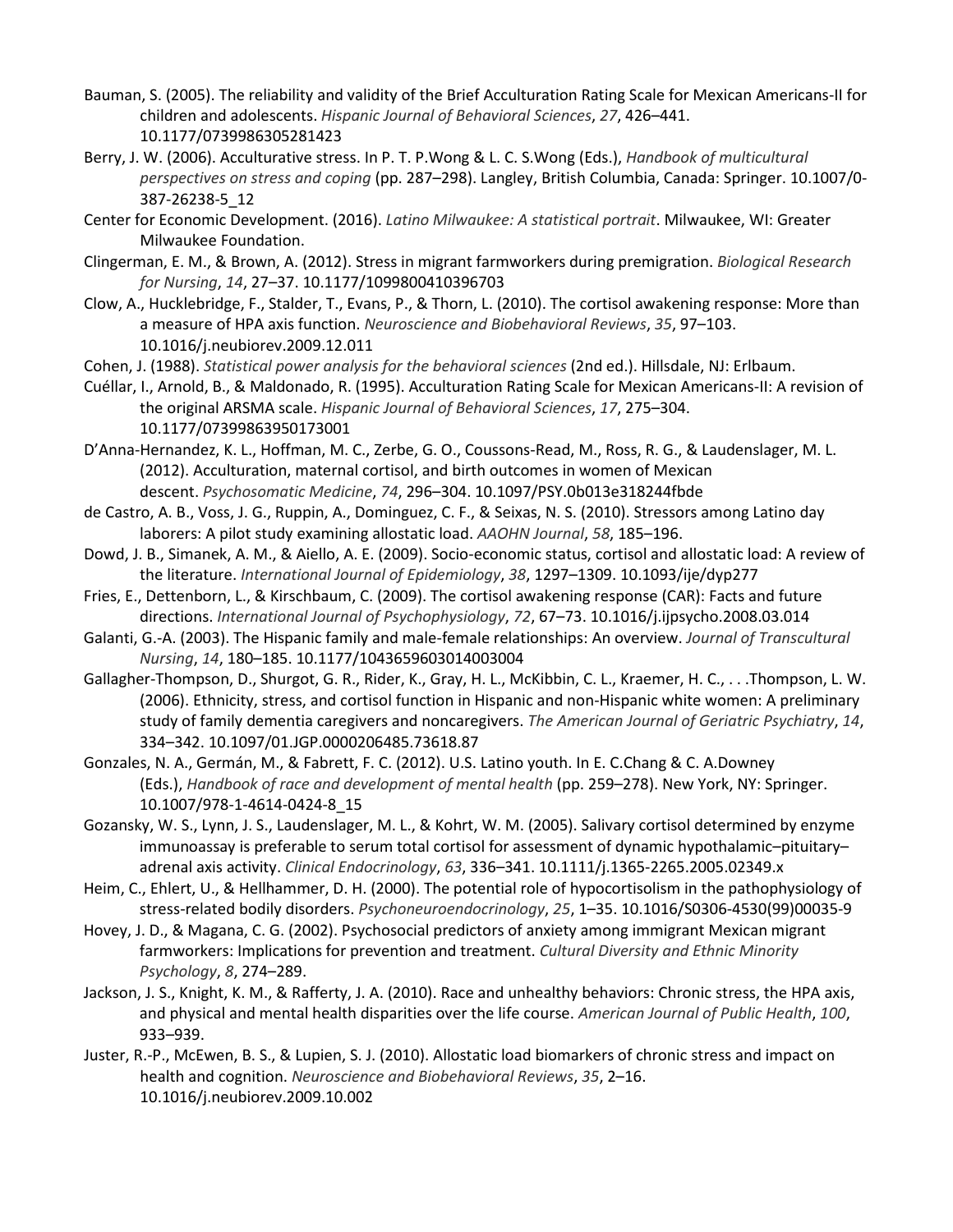- Kudielka, B. M., Hellhammer, D. H., & Wüst, S. (2009). Why do we respond so differently? Reviewing determinants of human salivary cortisol responses to challenge. *Psychoneuroendocrinology*, *34*, 2–18. 10.1016/j.psyneuen.2008.10.004
- Kudielka, B. M., & Kirschbaum, C. (2005). Sex differences in HPA axis responses to stress: A review. *Biological Psychology*, *69*, 113–132. 10.1016/j.biopsycho.2004.11.009
- Mangold, D., Marino, E., & Javors, M. (2011). The cortisol awakening response predicts subclinical depressive symptomatology in Mexican American adults. *Journal of Psychiatric Research*, *45*, 902–909. 10.1016/j.jpsychires.2011.01.001
- Mangold, D., Mintz, J., Javors, M., & Marino, E. (2012). Neuroticism, acculturation and the cortisol awakening response in Mexican American adults. *Hormones and Behavior*, *61*, 23–30. 10.1016/j.yhbeh.2011.09.009
- Mangold, D., Wand, G., Javors, M., & Mintz, J. (2010). Acculturation, childhood trauma and the cortisol awakening response in Mexican–American adults. *Hormones and Behavior*, *58*, 637–646. 10.1016/j.yhbeh.2010.06.010
- McEwen, B. S. (1998). Stress, adaptation, and disease: Allostasis and allostatic load. *Annals of the New York Academy of Sciences*, *840*, 33–44. 10.1111/j.1749-6632.1998.tb09546.x
- Meinlschmidt, G., & Heim, C. (2005). Decreased cortisol awakening response after early loss experience. *Psychoneuroendocrinology*, *30*, 568–576. 10.1016/j.psyneuen.2005.01.006
- Miller, G. E., Chen, E., & Zhou, E. S. (2007). If it goes up, must it come down? Chronic stress and the hypothalamic-pituitary-adrenocortical axis in humans. *Psychological Bulletin*, *133*, 25–45. 10.1037/0033- 2909.133.1.25
- Myers, H. F. (2009). Ethnicity- and socio-economic status-related stresses in context: An integrative review and conceptual model. *Journal of Behavioral Medicine*, *32*, 9–19. 10.1007/s10865-008-9181-4
- Pascoe, E. A., & Smart Richman, L. (2009). Perceived discrimination and health: A meta-analytic review. *Psychological Bulletin*, *135*, 531–554. 10.1037/a0016059
- Pruessner, J. C., Wolf, O. T., Hellhammer, D. H., Buske-Kirschbaum, A., von Auer, K., Jobst, S., . . .Kirschbaum, C. (1997). Free cortisol levels after awakening: A reliable biological marker for the assessment of adrenocortical activity. *Life Sciences*, *61*, 2539–2549. 10.1016/S0024-3205(97)01008-4
- Rodriguez, N., Myers, H. F., Mira, C. B., Flores, T., & Garcia-Hernandez, L. (2002). Development of the Multidimensional Acculturative Stress Inventory for adults of Mexican origin. *Psychological Assessment*, *14*, 451–461. 10.1037/1040-3590.14.4.451
- Ruiz, R. J., Pickler, R. H., Marti, C. N., & Jallo, N. (2013). Family cohesion, acculturation, maternal cortisol, and preterm birth in Mexican-American women. *International Journal of Women's Health*, *5*, 243–252. 10.2147/IJWH.S42268
- Ruiz, R. J., Stowe, R. P., Brown, A., & Wommack, J. (2012). Acculturation and biobehavioral profiles in pregnant women of Hispanic origin: Generational differences. *Advances in Nursing Science*, *35*(3), E1–E10. 10.1097/ANS.0b013e3182626199
- Santiago-Rivera, A. L., Arredondo, P., & Gallardo-Cooper, M. (2002). *Counseling Latinos and la familia: A practical guide*. Thousand Oaks, CA: Sage.
- Skinner, M. L., Shirtcliff, E. A., Haggerty, K. P., Coe, C. L., & Catalano, R. F. (2011). Allostasis model facilitates understanding race differences in the diurnal cortisol rhythm. *Development and Psychopathology*, *23*, 1167–1186. 10.1017/S095457941100054X
- Squires, E. C., McClure, H. H., Martinez, C. R., Jr., Eddy, J. M., Jiménez, R. A., Isiordia, L. E., & Snodgrass, J. J. (2012). Diurnal cortisol rhythms among Latino immigrants in Oregon, USA. *Journal of Physiological Anthropology*, *31*, 19–29. 10.1186/1880-6805-31-19
- Suglia, S. F., Staudenmayer, J., Cohen, S., Enlow, M. B., Rich-Edwards, J. W., & Wright, R. J. (2010). Cumulative stress and cortisol disruption among Black and Hispanic pregnant women in an urban

cohort. *Psychological Trauma: Theory, Research, Practice, and Policy*, *2*, 326–334. 10.1037/a0018953 Tabachnick, B. G., & Fidell, L. S. (2013). *Using multivariate statistics* (6th ed.). Upper Saddle River, NJ: Pearson.

Torres, L. (2010). Predicting levels of Latino depression: Acculturation, acculturative stress, and coping. *Cultural Diversity and Ethnic Minority Psychology*, *16*, 256–263. 10.1037/a0017357